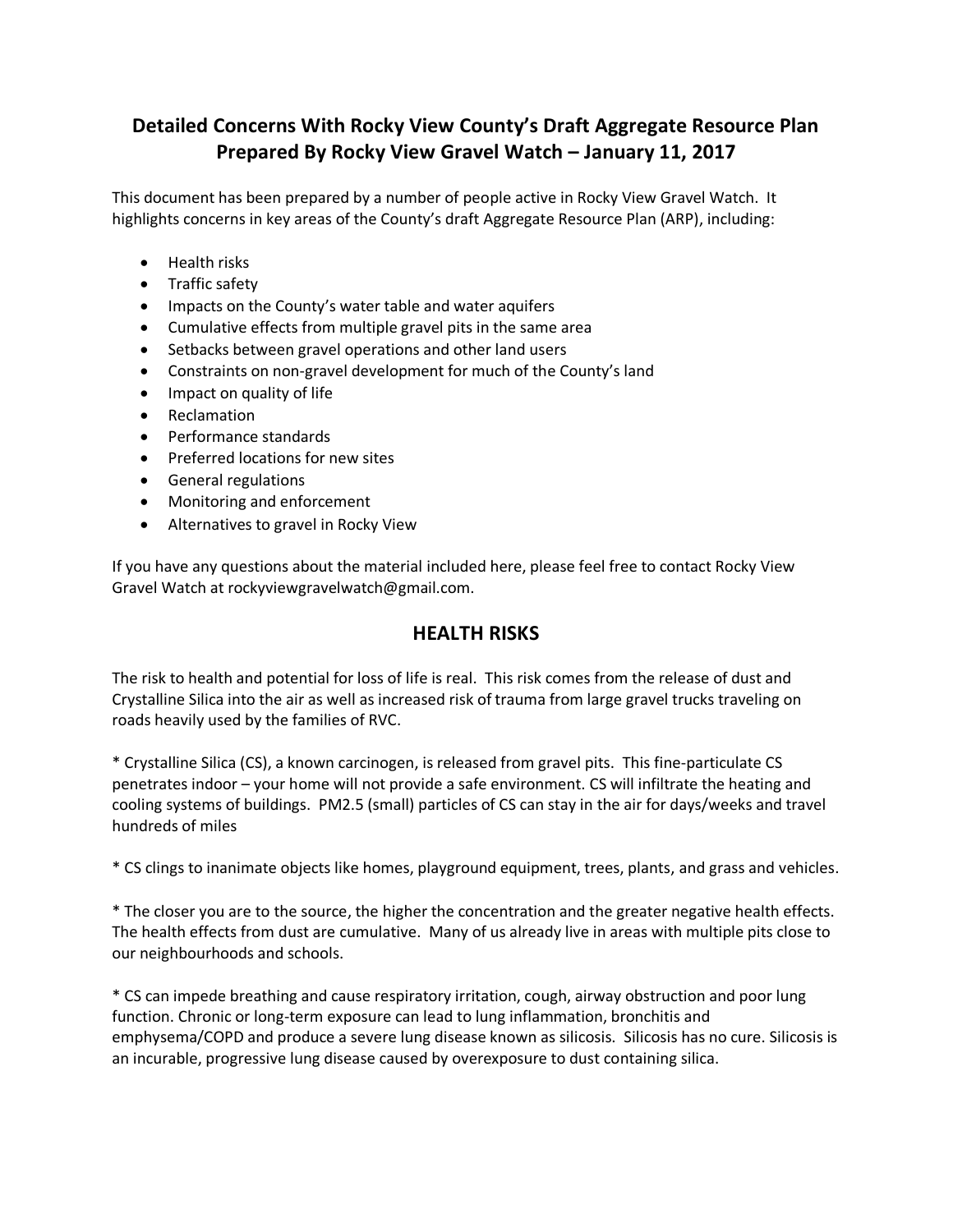\* Studies have also linked CS to diseases such as rheumatoid arthritis, systemic lupus erythematosus, scleroderma and kidney damage. Exposure to high levels has also been linked to heart problems, since the heart must work harder when pulmonary tissues are injured.

\*Workers exposed to silica in other industries have a higher risk of lung cancer, which has prompted government and i international health agencies to declare silica a known human carcinogen.

\* A recent study published in the Journal of Occupational Environmental Medicine looked at Silica exposure and silicosis in Alberta. It stated "Many Alberta workers may be over-exposed to airborne respirable crystalline silica, and the incidence of work-related silicosis in Alberta may not be adequately represented by the official statistics."

\* The US Department of Labour states: If it's Silica it's not just dust...Every year, more than 250 workers in the United States die with silicosis, an incurable, progressive lung disease caused by overexposure to dust containing silica. Hundreds more become disabled by this disease.

\*If workers are overexposed it leads to the next question: are current exposure levels acceptable to human life? If a worker is required to wear a respiratory yet still can fall ill to the effects of CS, it is clear the exposure limits are inadequate to protect the workers fully. So one needs to ask how can it be expected that a child can play outside across the street? 500m away? 1000m away?

\* Children have smaller airways than adults and breathe more air on a body weight basis, penetration and deposition of particles in the airways and alveoli in children is greater than that in adults exposed to the same concentration."

\* Studies clearly state that Children with asthma have exacerbations from air pollution. Multiple, documented, scientific studies support these real, known risks to life.

\* In addition to dust, of which CS is a part, diesel exhaust has also been implicated in exacerbation of breathing problems in children and as another potential carcinogen. These cancers include bladder, larynx (voice box), esophagus, stomach, and pancreas. Studies have also looked for links to blood system cancers such as lymphomas and leukemias (including childhood leukemia)

\* The evidence within the scientific literature clearly states that there is no acceptable threshold level to ensure no adverse risk to health. Studies conducted in Alberta state workers may be overexposed. This would call into question the levels that are currently being used to gauge safety. If workers are being over exposed the defined levels are clearly not safe for human health.

#### \* **Workers are protected by respirators yet have ongoing health concerns related to Silica exposure. The question becomes how can our children be allowed to live in a County where knowingly and willingly CS will be released into the air next to residential acreages?**

\* The World Health Organization estimates that air pollution contributes to approximately 800,000 premature deaths per year, ranking it as the 13th leading cause of death worldwide.

#### **THE IDEAL ANSWER IS NO EMISSIONS IF WE CANNOT GUARANTEE NO EMISSIONS THEN THE ONLY ANSWER IS DISTANCE**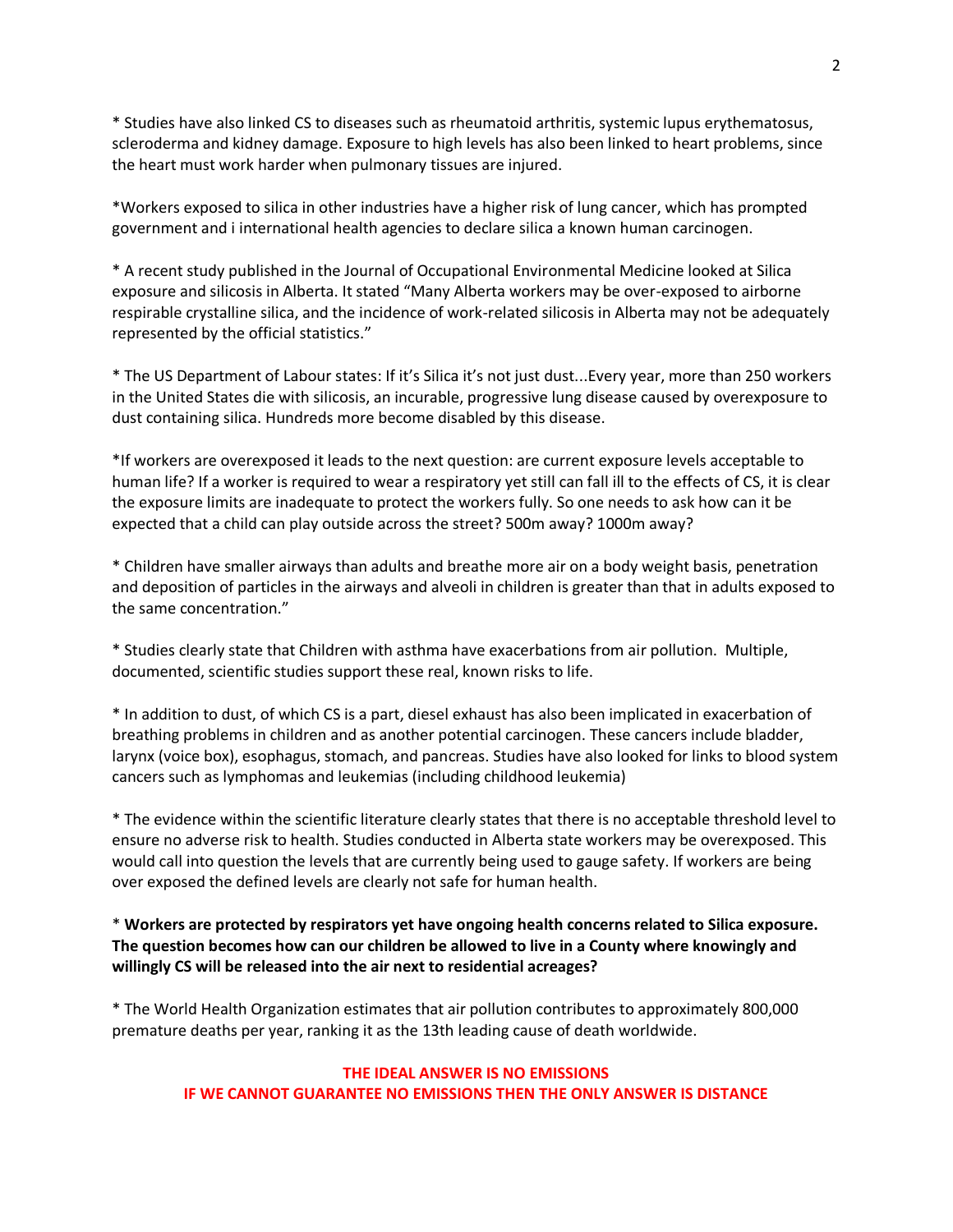### **TRAFFIC SAFETY**

The ARP addresses traffic issues in its Performance Standards which states that gravel operations will be supported where: "*The proposed access arrangements would be safe and appropriate to the proposed development and the impact of the traffic generated would not be detrimental to road safety to an unacceptable degree; and The road network is able to accommodate the traffic that would be generated and the traffic generated would not have an unacceptable impact on local resident or the environment."*

These performance standards are far too subjective and raise the following questions:

Q - What are safe and appropriate access arrangements?

Q - What is an acceptable level of impact on road safety from traffic generated from gravel pits. Is one family vehicle collision with a gravel truck ok?

Q - What about the safety of the many cyclists who use Rocky View roads?

Q - What is an acceptable impact on local residents and the environment from traffic generated from gravel pits?

Q - What would be the proposed haul route for gravel trucks carrying their load from the potential Lehigh Hanson property to market? I understand that Rocky View has had a road north of their property upgraded. For what purpose? Is this the potential haul route to 262 then Simons Valley Rd?

Q - Will shoulders on proposed haul routes be a prerequisite of an application?

Q - Are county roads sufficiently wide enough?

Q - Are the turn lanes onto proposed pits sufficient?

Q - Who pays for intersection expansion?

Q - How many more gravel trucks will be on the road daily if a new gravel pit opens? How many trucks if there is multiple pits in the area?

For example, the recent application from Lehigh Hanson proposes an additional 500 trucks a day. However, the Star Pit (which is a third of the proposed size of the Lehigh site) has in excess 425 trucks a day (as per a TIA performed by D.A. Watt Engineering Consulting Firm).

• To put these volumes in perspective, 500 trucks per day over a 12-hour hauling day (7am  $-$ 7pm), is more than 40 trucks per hour.

Q - How will the noise pollution and dust from gravel truck traffic be measured and what is an acceptable limit on local residents?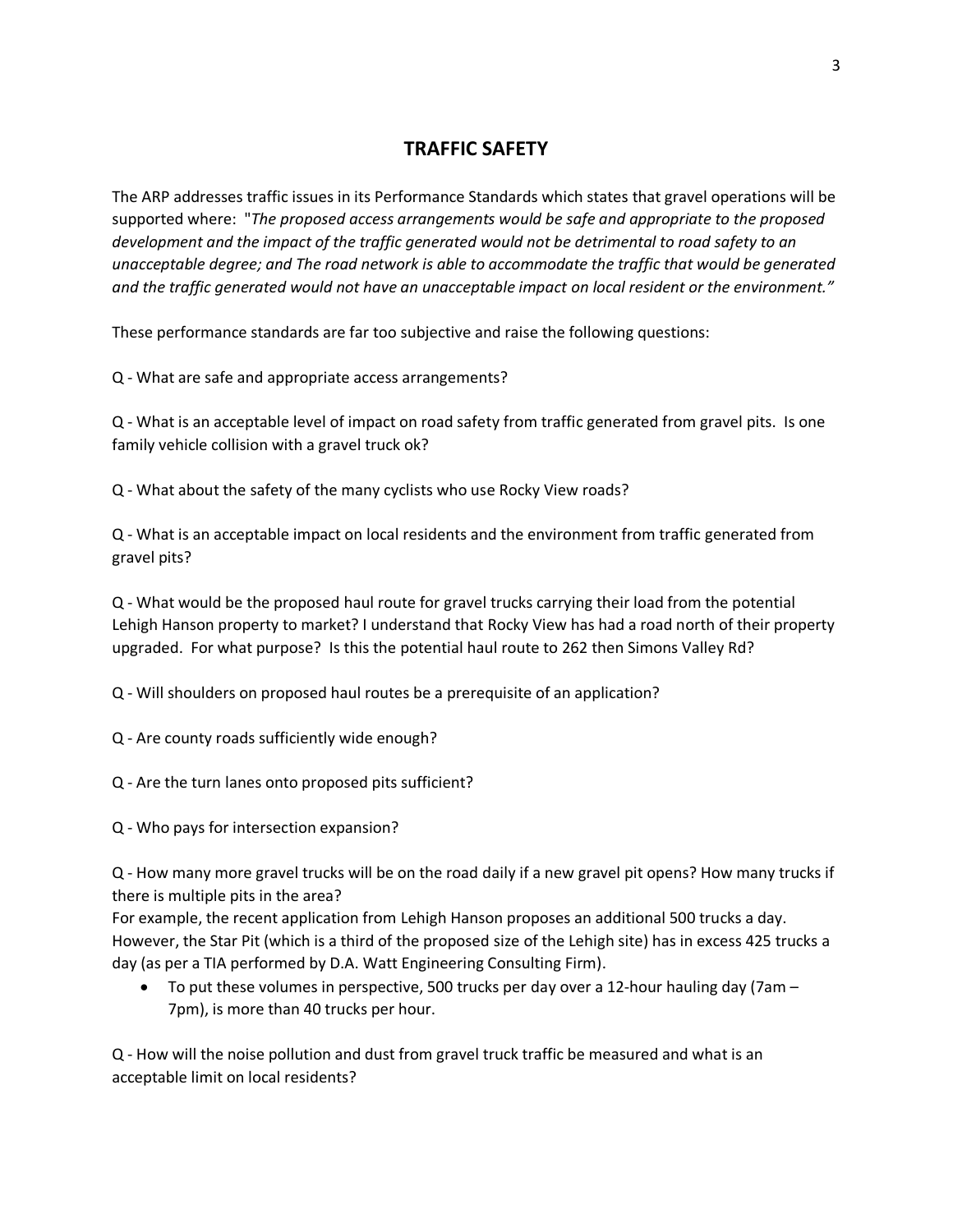Q - What is the projected cost of road repair to the municipality from the damage that the gravel trucks will cause?

• The County only collects about \$1 million per year from existing gravel companies under the Community Aggregate Payment Levy, a provincially authorized levy intended to provide communities with a "tangible benefit" from gravel operations. This amount doesn't come close to the amount needed to repair wear and tear on County roads.

Q - What compensation will the residents receive for the increased risk that they will incur from driving on neighbourhood roads with an increased number of bulk haulers? What is the increase in chance of collisions that result in injury and death for Rocky View residents? How do you mitigate loss of life?

Q - What will be done to protect the wildlife in the area from collisions with gravel trucks?

# **IMPACT ON WATER TABLES**

When you lose overburden (the sub-surface gravel and soil) – you lose the natural protection that keeps water clean. It filters dirty surface water into clean water in the County's aquifers. Some of these pits claim to be dug down to 200' yet many residents' wells are dug to 100-150'. Thus the risk for contamination is great.

The ARP deals with water quality issues in Policy 3.10 Surface and Ground Water which states that "Applications that would not have unacceptable adverse impacts up surface and ground water flows shall be supported."

The word "unacceptable" needs to be clearly defined for all stakeholders to let companies know what they can and cannot do.

There are also a number of important concerns/questions that are not addressed in the ARP. These include:

Q – What happens if there is a spill at a pit that infiltrates the water table? Given many residents rely on well water should this water become contaminated how would this be mitigated?

Q – Close proximity to septic fields could be problematic if the water table is compromised and fecal matter leaks into it – how does the County propose mitigating such an event? Must have setbacks.

Q – Gravel washing is a given in these operations as is using water for dust mitigation – where is this water coming from?

Q – What about asphaltic materials – the run-off of these goes into the aquifer – how is this mitigated?

Q – There are currently provisions for 2 test wells – this is not sufficient – need a minimum of 4.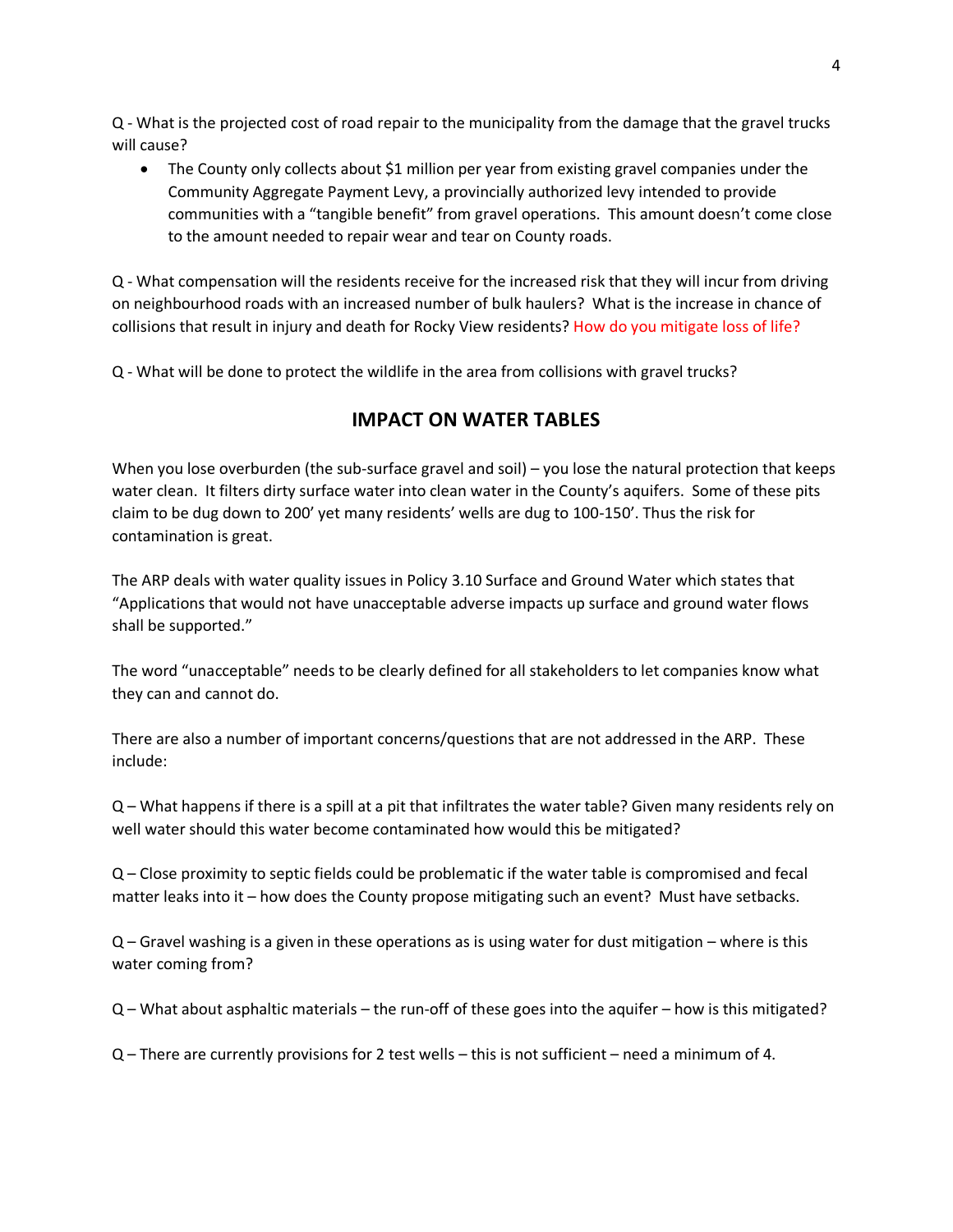Q – Current provisions state that the site should be monitored for 5 months – at a minimum, these should be monitored over the course of 1 full year to understand impact of all 4 seasons.

### **CUMULATIVE EFFECTS**

The impacts of gravel operations increase significantly as the number of gravel pits in close proximity to each other increases. The following are just some of the questions that need to be answered in looking at these cumulative effects.

Q – What is an acceptable impact on an area with respect to noise, air quality, and traffic, visual and environmental impacts? This needs to be defined. More pits within an area will dramatically increase the cumulative effect of all performance standards.

Q- What is an acceptable impact on the quality of life for residents in an area over the life of a pit or multiple pits?

Q –Can the applicants show the current impacts of the active gravel pits (including pits within bordering jurisdictions) and then the additional impact with their extraction site(s) added?

The cumulative effects of multiple gravel pits include a number of negative impacts on residents' quality of life. These include but are not limited to:

**HEALTH** (see separate section for more detail)

Q - What is an acceptable amount of crystalline silica and dust to be released into the air over time?

• Residents have health concerns with regards to the cumulative effects of dust and crystalline silica (carcinogenic and causes silicosis) being released in the air.

Q - What are the cumulative effects of crystalline silica being released by multiple pits within a certain radius?

Q -How much exposure does a person need to start the process of silicosis or cancer in the body?

Q - What is an acceptable amount of dust in the air for a person that has asthma when dust is their trigger?

Q - How many asthma attacks by residents are acceptable?

**SAFETY** (see separate section for more detail): Q - What is an acceptable amount of collisions with gravel trucks for humans and wildlife?

Q - What are the cumulative effects of sharing neighbourhood roads with thousands of gravel trucks?

#### **PROPERTY VALUE:**

Q - What is the cumulative effect on residential property values with multiple pits in an area?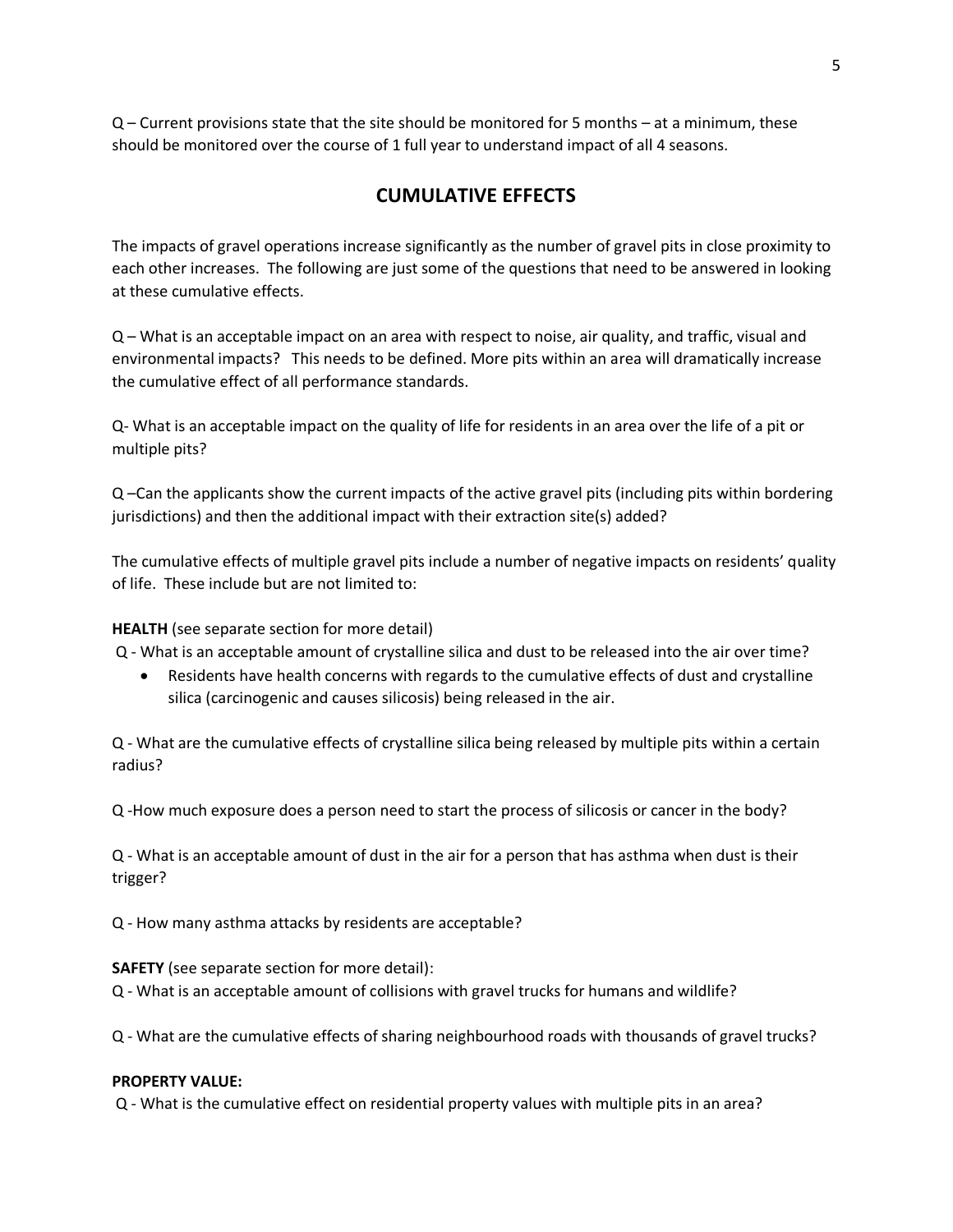Q - What is an acceptable impact on the property values of the residents in the area?

Q - What is an acceptable "resident to gravel pit ratio" in Alberta? Rocky View?

Q – Are there any case studies or other communities that have documented the cumulative impacts of an area from one pit or multiple pits?

Cumulative effects should be assessed over all areas impacted by the activity. They should not be restricted to some artificially constrained geographic area.

Cumulative effects need to address the long term impact on residents within a certain radius of a pit, or multiple pits, regardless of jurisdiction. Gravel pits can operate for many decades. Because of the vast changes within a community and the extraction sites, over time these cumulative effects need to be revisited and should be done at the expense of the gravel company. As a result, the ARP should require that the cumulative effects are re-evaluated multiple times over the life span of any pit.

### **SETBACKS & SITE LOCATION**

The draft ARP deals with setback issues in Section 4 – locational criteria. This section states that "by specifying criteria on where aggregate development should be located, residents, adjoining land users, and the environment are protected from being unduly affected." Rocky View Gravel Watch seriously questions the validity of this assertion since the proposed setbacks between gravel operations and residential properties are far too weak.

There should be clear wording on exactly where gravel pits can be located. The ARP must include provisions that prohibit the siting of gravel pits in the proximity of residential neighbourhoods. The County Plan provides restrictions on locating feedlots close to residential areas, comparable protection for residents from the greater harm from gravel pits needs to be ensured.

After appropriate site location criteria have been established, then adequate setbacks from those locations can be determined. The ARP seems to require a 500-metre setback from occupied dwellings for aggregate operations – a distance that is far too small to be meaningful. These setbacks are from the actual house to the equipment, not from property line to property line. **We have just learned that the 100-metre setback which had appeared to apply to things like landscaping/berms may well also apply to equipment including crushers. This makes the ARP's setback provisions completely meaningless.**

There are no setbacks from environmentally sensitive areas or riparian areas. But there are 800-metre setbacks from boundaries of provincial parks. It is not clear why parks should have a greater setback distance than people.

**The ARP would also allow the County, at its discretion, to relax these setbacks.** There are no constraints on how that discretion would be applied. Any relaxation of residential setbacks must include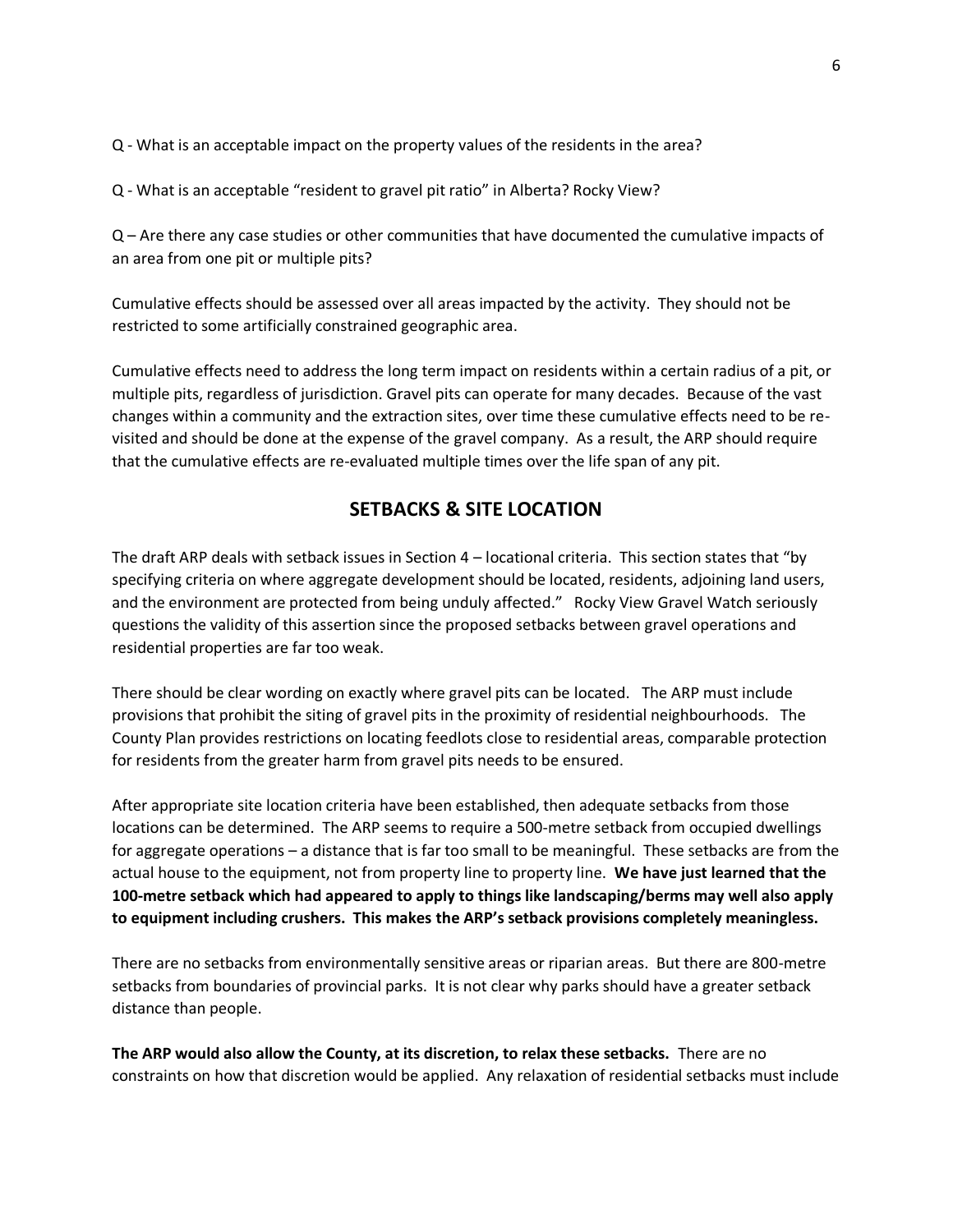resident input and full agreement. In other municipalities, setbacks can only be relaxed with the unanimous consent of affected residents.

The draft ARP also would allow new residential developments closer than 500 metres from existing sites zoned for gravel operations so long as the residential development "acknowledges the presence of that site" – whatever that means.

To determine more appropriate setbacks, the following are some of the points that should be considered:

- Need to look at other municipalities' standards.
	- o For example, Lac Ste Anne has setbacks of 800m from residential property lines for general operations and 1500m for dirtier operations that include crushing.
- The County has indicated that the majority of responses that it received in the earlier round of consultations indicated a preference for a 1-3 mile setback. How can the draft plan only include 500m?
- Peace County recommends protecting lands that are residential.
- Population density difference between Rocky View County and other gravel-producing municipalities should be taken into consideration. Other municipalities that have significant gravel production also tend to have far fewer people to be negatively impacted by the gravel.
- Climate differences are also relevant Rocky View County has very high winds and very short growing seasons, both of which make mitigating harm
- The County Plan currently restricts locations for feedlots in the County. There may be comparable provisions that would be appropriate for gravel pits.

### **CONSTRAINTS ON NON-GRAVEL DEVELOPMENT**

The ARP proposes to "safeguard" aggregate resources in the County (Policy 4.3). To do this the County has identified "potential aggregate deposit areas" and will restrict all non-aggregate development on those lands. To obtain approval for any redesignation, first parcel out, subdivision or any other development on land identified as a "potential aggregate deposit area" the land owner will have to prove, at their own expense, that the development "would not affect an aggregate resource of any value or potential value".

This places a serious constraint on the potential uses for somewhere between one-third and half of the land in the County that is not currently in approved Area Structure Plans.

# **IMPACT ON QUALITY OF LIFE**

People live in Rocky View County to have cleaner air, quieter lifestyles, less traffic, dark night skies, and the many other qualities that make living in a more rural environment attractive. Allowing gravel pits close to where people live seriously erodes the very reasons why people live here. Residents should be able to expect the County will fulfill its obligations to protect the interests of all residents. To do otherwise through actions such as permitting gravel pits in inappropriate locations, breaches this fiduciary duty and the implied social contract between the County and its residents.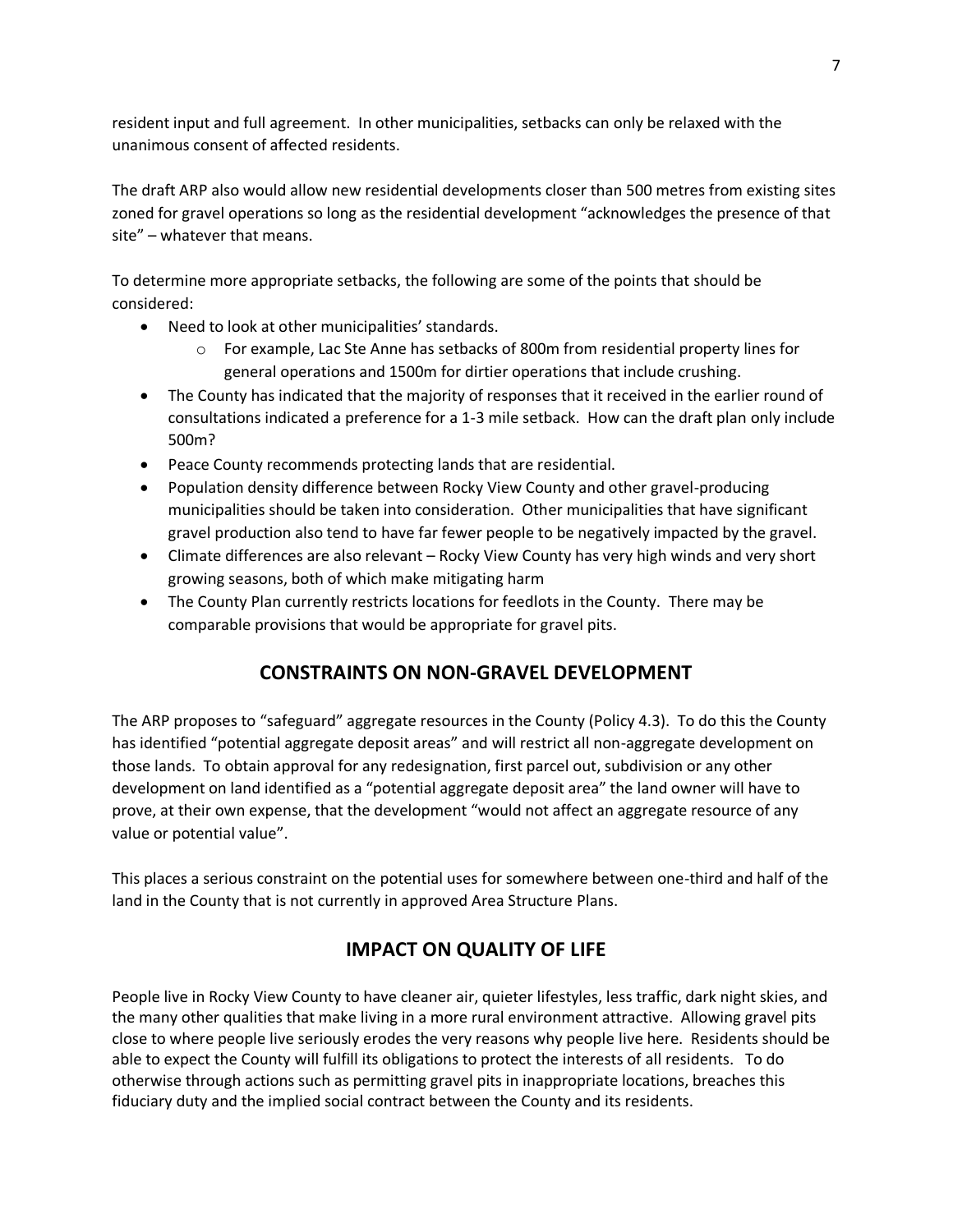**The ARP, as currently drafted, is so severely biased in favour of the gravel industry that it clearly breaches this fiduciary duty and implied social contract that residents have with the County.** 

### **RECLAMATION**

The ARP deals with reclamation issues in Policy 3.17. It states that applications shall be supported where "satisfactory provision has been made for the progressive and final reclamation of the affected land."

The ARP suggests that reclaimed land will be able to be put back into suitable agricultural uses and would only be considered for redesignation to non-agricultural uses in accordance with the then-current planning policies. However, it is almost impossible to return a pit to its pre-extraction condition, let alone to something better than it was.

The overburden is gone and typically gravel companies spread some topsoil over the bedrock. This does not replace the filter membrane that had been provided by the sub-surface gravel. As a result, it cannot be used agriculturally as it cannot filter water or pesticides or the likes sufficiently. Therefore, the land becomes permanently sterilized.

Q- are there any examples of gravel pits in RVC that have been properly reclaimed?

### **PERFORMANCE STANDARDS**

The ARP's performance standards are rife with words like "unacceptable impacts", "unacceptable degree" and other words that carry no specific meaning. As such they need to be replaced with stronger, clearer language. Currently, the ARP's performance standards are subjective whereas good performance standards should be objective. These are issues with all the performance standards.

There is a general bias in the performance standards that favours gravel operations over everything else. For many of the performance standards, it is completely at the County's discretion to determine if the standards are being met. Residents should have input on determining how the performance standards will apply to specific gravel pits.

The ARP includes performance standards on the following:

- Health & amenity
- Cumulative impact
- Traffic
- Noise
- Air quality
- Visual & landscape
- Agriculture
- Environmental features
- Historical resources
- Surface & ground water
- Erosion & sediment control
- External lighting
- Hours of operation
- Weed control
- Site production & market appraisal
- Interim reclamation
- Reclamation
- Technical assessment of applications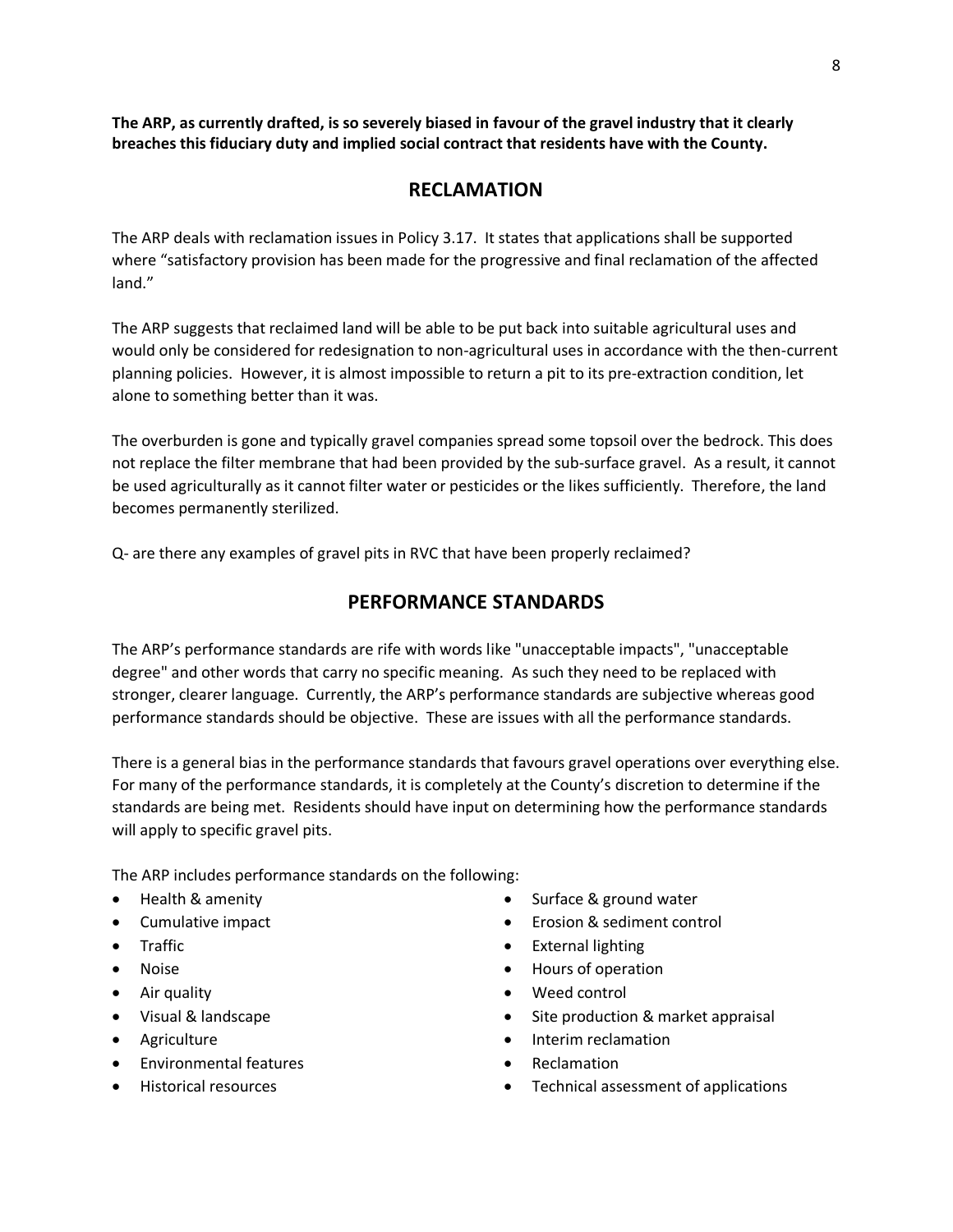Rocky View Gravel Watch's comments and concerns on many of these have been included in other sections of this document. We are highlighting just a few of our concerns with other performance standards here.

#### **Noise and Air quality performance standards**

These are both technical issues that require expertise to interpret. It is our understanding that the actual threshold levels for both noise and air quality reflect provincial standards. There are still significant improvements that should be made to these performance standards, including:

- There should be requirements that the gravel companies use best available control technology.
- There should be trigger points (maximum levels) that cause red flags and consequences. Average levels of noise and/or air quality are not sufficient.
- The noise standards allow for much higher noise levels for temporary operations. There needs to be much clearer and tighter controls on when these can occur and how they are monitored.
- The noise and air quality mitigation plans needs to be much more prescriptive. There should be certain mitigation measures that are required, not only optional choices. Compliance with these measures needs to be part of the enforcement process.
- The monitoring schedules for both noise and air quality need to be a requirement, not just a commitment on the part of the gravel operator. The technical details for monitoring also need to be more clearly specified to ensure they are performed adequately.

#### **Agricultural lands:**

The ARP includes a performance standard that "seeks to minimize the loss of the County's productive and versatile agricultural land." However, the actual requirements are unlikely to achieve this objective. There is no discussion of whether agriculture or aggregate extraction should take priority. The assumption that post-extraction restoration will return land to agricultural use is highly questionable. As is discussed in the "Reclamation" section, it is very difficult, if not impossible, to restore land to a useable agricultural condition after gravel extraction.

#### **Hours of Operation**

The ARP provides "guidelines" for hours of operations for extraction and processing: 6:00 a.m. – 10:00 p.m. Monday – Saturday, with slightly shorter hours for hauling. These hours of operation are very lenient and favour industry far too much relative to residents. They would have a severe negative impact on nearby residents and activities.

The absolute maximum operating hours should be on more than 12 hours per day, 7 am -7 pm. There needs to be strict controls and public buy-in for hours to be extended beyond these, rather than the County discretion that is proposed in the ARP.

#### **Environmental & Historical Features**

As with most of the performance standards, the language is far too subjective. Both of these refer to mitigation measures. What is appropriate mitigation? How would loss of an endangered species or historical resource be mitigated?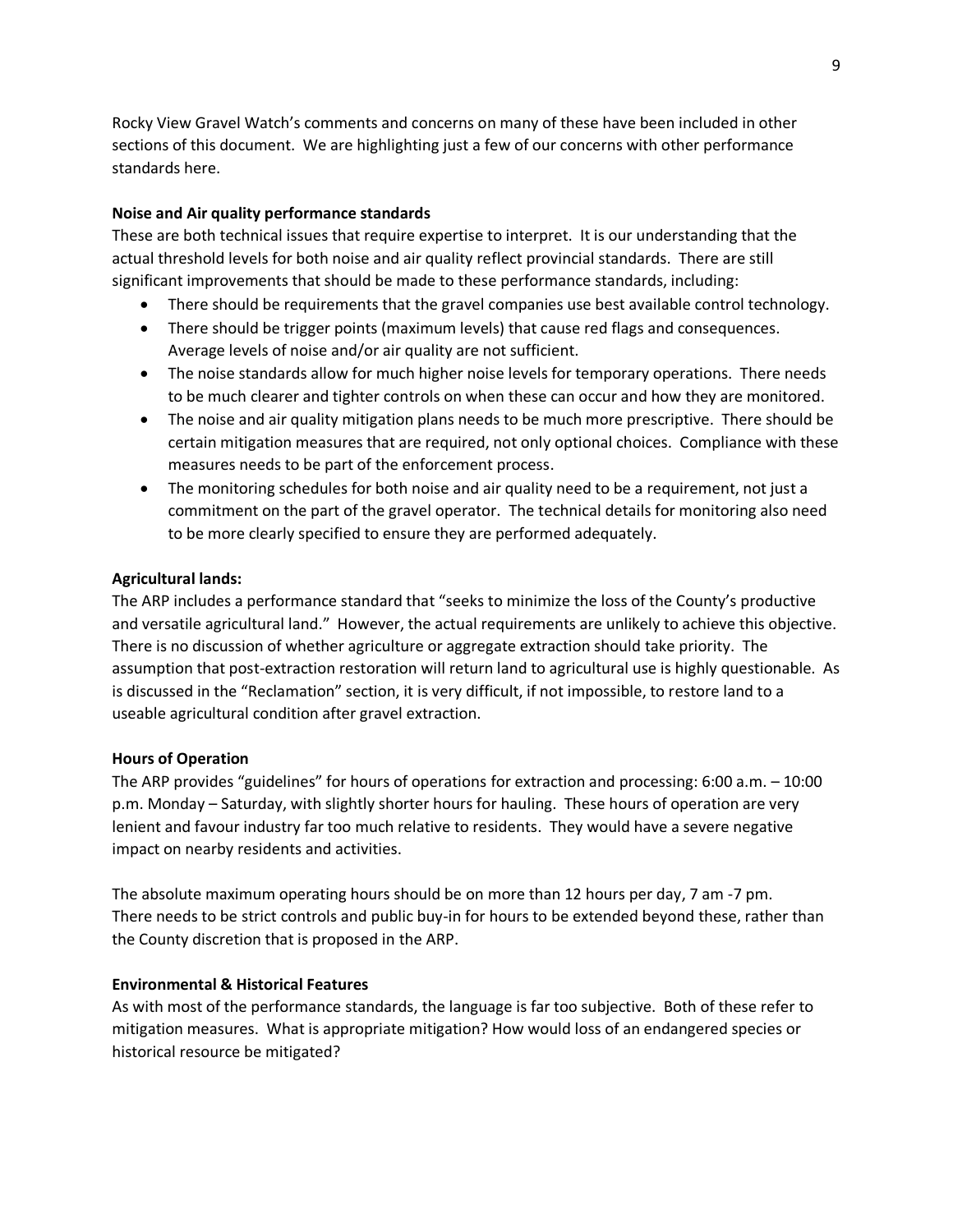#### **Site Production and Market Appraisal**

The ARP requires applications to include information on anticipated production levels and markets to be served by the operation. Although this is not really a performance standard, it is included in this section of the ARP.

These provisions are to assist the County in assessing the timing and distribution of gravel operations. As such, the standard should require the substantiation of an identified need for more aggregate in the area. New applications should not be approved just because a company wants to produce it but because there is a demonstrated need. Either existing pits are running out and nearing their end dates or there is an identified need in the area due shortage.

**It is our understanding that there are decades worth of gravel in existing pits in Rocky View and the immediate area. This suggests that there is no need for additional gravel operations, except to extend industry profits to additional companies – something that should not be a concern for the County.**

### **PREFERRED LOCATIONS FOR NEW SITES**

The ARP sets out criteria for determining priority of new gravel operations. These are: (1) expansions of existing sites; (2) sites located closest to markets; (3) site located closest to highways.

These provisions conflict with many other objectives, especially minimizing the negative impacts of gravel production on existing residents and land users. In Rocky View, the most populated areas are typically closest to the city. Since the bulk of Rocky View's gravel goes to the city does this not mean that it would push the gravel to the most densely populated areas?

Locating close to markets reduces the gravel companies' operating costs. But, why does the County concern itself with the profit margins of companies? If it costs more to rail it in or truck from further distances how does that concern itself with the County?

These provisions in the ARP are seriously biased against residents since they would push new gravel pits into more densely populated parts of the County.

### **GENERAL REGULATIONS**

#### **Resubmission of Refused Applications**:

The ARP restricts gravel companies from resubmitted a refused application for 18, except where Council has waived the 18 months. There should be much longer wait periods before a company can reapply. There should also be requirements that any re-application clearly addresses deficiencies in the earlier application.

#### **Engagement Requirements:**

The ARP requires notification to all landowners within a one-mile radius of any proposed gravel operation. This is not a wide enough notification range. Landowners within at least a 3 mile radius should receive notification.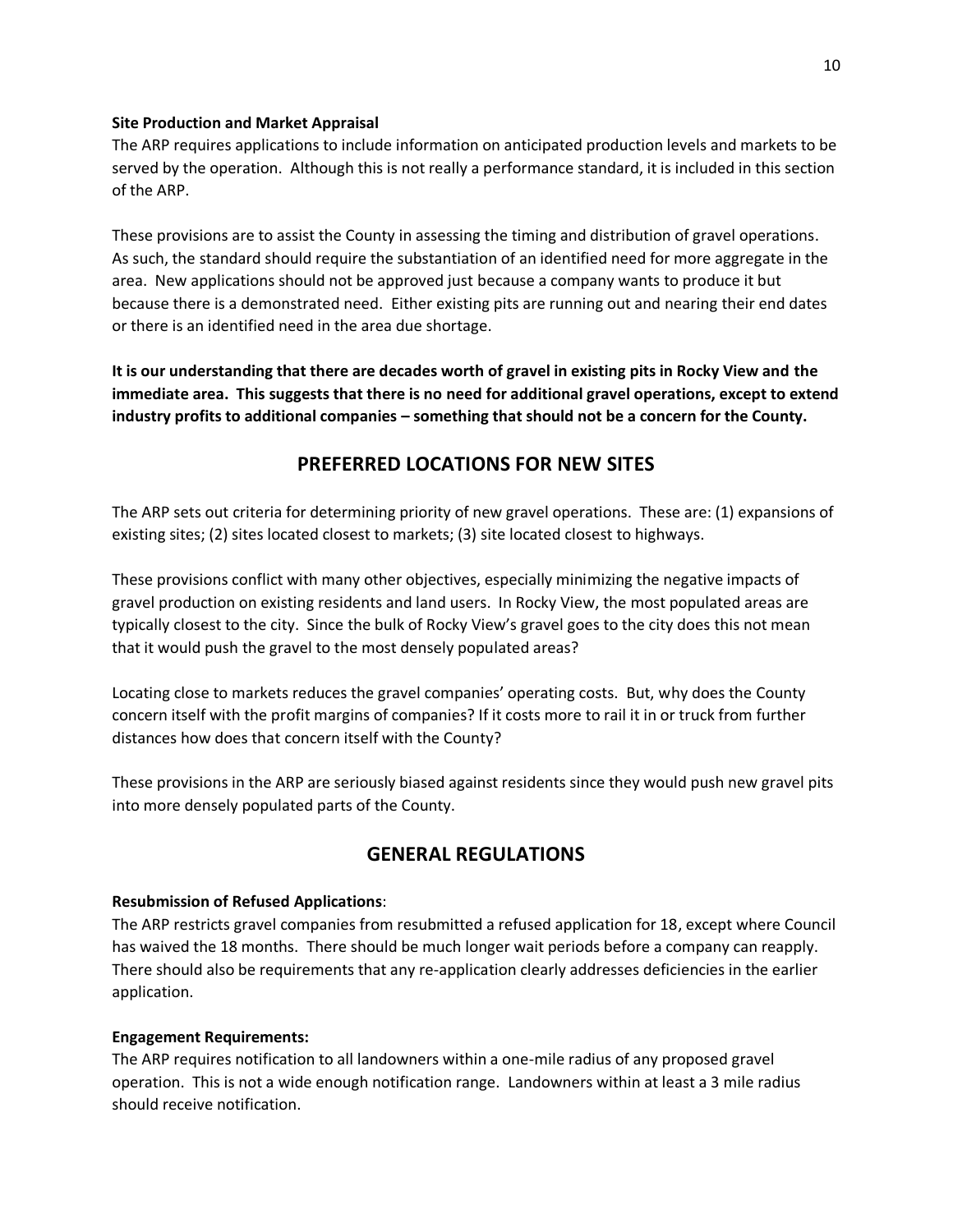# **ENFORCEMENT PROVISIONS**

As a concept, the enforcement provisions in the ARP are a positive component. However, as currently drafted, they lack effectiveness.

The County is proposing industry-funded monitoring and enforcement of the ARP's performance standards. This is a big step forward from the current complaints-driven system that has no funding. However, monitoring and enforcement are only effective if the standards being enforced are adequate – the draft ARP standards are not. Enforcement is only effective if it provides meaningful deterrents – the draft enforcement provisions fall seriously short.

The draft monitoring and enforcement provisions provide the following:

- A maximum of 8 site visits per year actual number to be determined in consultation with the gravel operator.
- The costs of each site visit will be charged to the gravel operator the actual amount of the fee still to be determined.
- Non-compliance identified through the monitoring and/or site visits will be dealt with by the general enforcement provisions of the County's Land Use Bylaw.

Shortcomings in draft provisions:

Frequency of site visits

- The frequency of site visits should be determined by the County, not by the gravel operator.
- There should be provisions for both routine and complaint-driven site visits.
- There should be both a maximum and a minimum number of routine site visits each year.
- The air quality and noise performance standards require ongoing monitoring. It is critical that the monitoring schedules are appropriate and that monitoring and enforcement ensure this.

Costs of site visits

• Need to ensure that these are costed on a full-cost recovery basis, rather than as specified dollar amounts in a bylaw that become outdated rapidly.

Non-compliance enforcement needs to be dramatically strengthened.

- The basic enforcement provisions in the Land Use Bylaw provide for a minimum fine of \$750, unless otherwise specified. The fine doubles if there are two infractions within any 12-month period.
	- o This would be a trivial additional "licencing fee" for gravel companies.
- The fine for non-compliance with the ARP performance standards need to be high enough to be meaningful – for example, \$50,000 for a first offence; doubling for each offence thereafter, with no maximum.
- The development permit renewal provisions also need to be strengthened to prohibit renewals for operators that have more than a specified number of compliance infractions over the life of the development permit – possibly more than two per year.